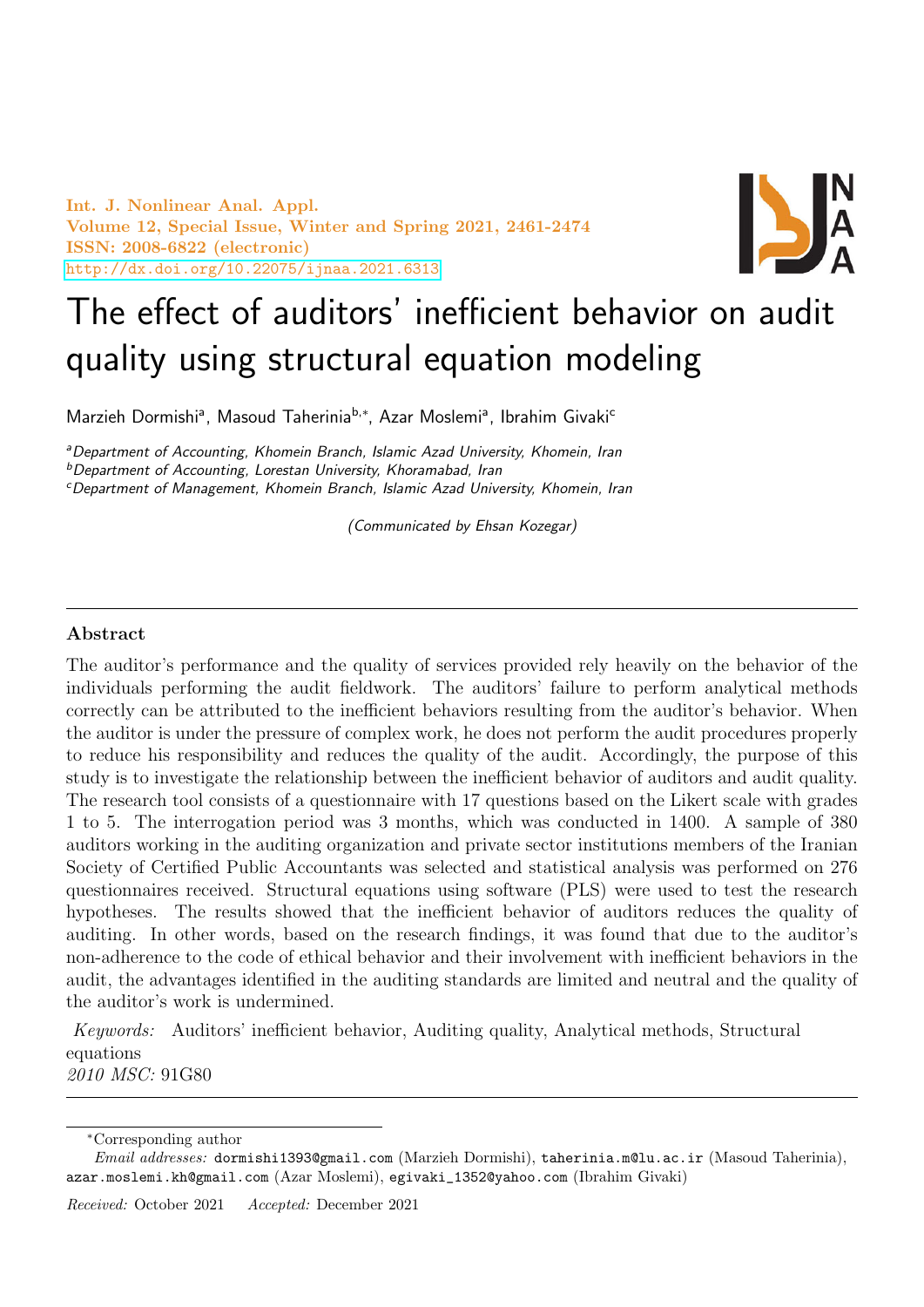## 1. Introduction

Accounting Standard No. 200 The purpose of auditing financial statements is to enable the auditor to comment on the compliance of the financial statements prepared in all material respects with the accounting standards and financial reporting framework. An audit performed in accordance with auditing standards is designed to provide reasonable assurance about the absence of material misstatement due to fraud or error in the financial statements. Financial accreditation depends on the professional performance of the auditors. The consequence of the irregularities performed by the auditors and their poor performance in auditing the financial statements in accordance with the set standards, has been the most important cause of scandal and bankruptcy of several large companies [\[7\]](#page-12-0).

After this scandal, the performance of auditors was put under the microscope by the society more closely. Accordingly, over time in theoretical texts, the study and recognition of the determinants of auditor's job performance, with a focus on how to improve the quality of audits based on technical knowledge and ability, has evolved. The auditor's job performance includes tacit knowledge of a wide range of performance characteristics and the ability to objectively evaluate subordinates. Acceptable performance for auditors is determined based on the three aspects of audit quality, amount of audit and timely audit, which due to the increasing complexity of audit work, a kind of pressure on auditors to maintain the quantity and quality of their work [\[11\]](#page-12-1).

Under such conditions and the competitive environment prevailing in the audit environment that auditing firms seek to reduce operating costs, determining the extent of review and obtaining evidence of completeness, accuracy and validity of items and information provided by the owner's accounting system is important in determining audit quality [\[14\]](#page-13-0).

According to the US Court of Auditors in 2008, improving audit quality depends on the auditor's risk assessment methods, the selection of planning methods, and the type of audit tests performed. Audit analytical methods are tools in auditing that can be used by the auditor to detect unusual trends, assess audit risk, and improve audit performance and quality [\[6\]](#page-12-2).

Privatization of auditing firms in Iran has increased competition between the auditing firm and auditing firms, and as a result of competitive pressure, deviations between the auditor's rational and ethical conduct from existing standards are not unexpected. At a time when the quality of audit services can improve due to the competitive market and the efforts of institutions to gain more share, putting pressure on the auditor encourages him to behave inefficiently and fail in the entire audit process, and this can increase auditing risk [\[2\]](#page-12-3). Reduce the quality of audit services. Accordingly, due to the urgent need to improve the quality of auditing in the country and reduce audit risks, as well as the lack of in-country study that can determine in the field what changes the quality of auditing in the face of dysfunctional behavior. The present study seeks to examine the quality of auditing in terms of inefficient behavior with a behavioral approach to auditor decisions. Therefore, the innovation and purpose of the research is to assess the quality of auditing in terms of dysfunctional behavior and to provide knowledge by providing a summary of theoretical foundations and related background with quasi-empirical findings related to auditing quality in terms of dysfunctional behavior.

The following is a summary of the theoretical foundations and related backgrounds along with the development of the hypothesis. Then, the research method and how to measure the variables will be described. Finally, after reporting the findings of the hypothesis test, discussion and conclusion are presented along with practical suggestions for the research.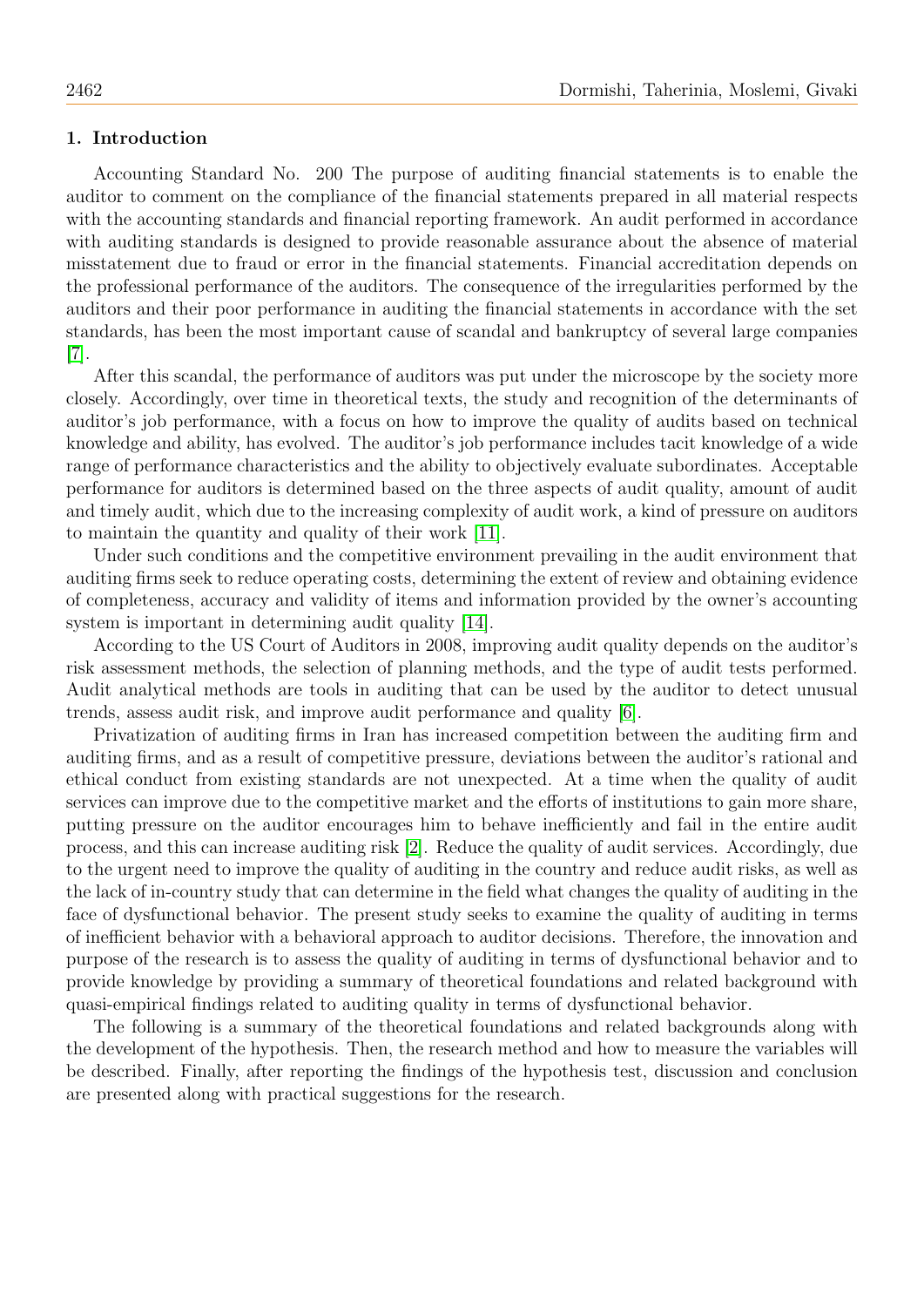#### 2. Theoretical foundations and research hypothesis

Auditing is a systematic process for collecting and impartially evaluating evidence of claims related to economic activities and events, in order to determine the degree to which these claims (statements) conform to predetermined criteria and to report the results to stakeholders. Audit quality is an important element of corporate governance that plays an important role in reducing information asymmetry and reducing representation problems between managers, shareholders and creditors. Audit quality has a complex meaning [\[12\]](#page-13-1). Various definitions of this concept have been proposed, but these definitions are not comprehensive and universally acceptable. In general, audit quality has three basic aspects based on the audit process. These three aspects include input, output and environmental factors. Inputs that affect audit quality include auditing standards, individual characteristics (such as the auditor's ability, experience, ethical values, and thinking), the correct methodology of audit processes, the effectiveness of the tools used, and techniques. It has outputs affecting the quality of the audit, the audit report and the auditor communications. Environmental factors also include corporate rules and regulations [\[7\]](#page-12-0). The quality of an audit is verified when it is ensured that the financial statements are free of any errors or omissions. In other words, audit quality means assessing and inferring the market from the auditor's ability to detect material misstatements in the financial statements or accounting system and to report significant items discovered [\[4\]](#page-12-4).

Inputs that affect audit quality include auditing standards, individual characteristics (such as the auditor's ability, experience, ethical values, and thinking), the correct methodology of audit processes, the effectiveness of the tools used, and techniques. It has outputs affecting the quality of the audit, the audit report and the auditor communications [63 Environmental factors also include corporate rules and regulations. The quality of an audit is verified when it is ensured that the financial statements are free of any errors or omissions. In other words, audit quality means assessing and inferring the market from the auditor's ability to detect material misstatements in the financial statements or accounting system and to report significant items discovered [\[10\]](#page-12-5).

The quality of services provided in auditing firms depends significantly on the behavior of the people who perform the field audit work. The most important determinant of behavior in a person is his behavioral intention; That is, the probability that a person will decide to perform a certain behavior. The theory of rational action assumes the existence of a causal relationship between an individual's attitude and mental norms [\[5\]](#page-12-6). Thus, among the models that aim to understand and predict the behavior of individuals, the theory of logical action has been successful. In the field of auditing, the act of manipulation or fraud committed by the auditor is a manifestation of inefficient behavior [\[15\]](#page-13-2).

According to the structure-behavior-performance theory, due to the formation of a competitive market structure, the possibility of changing the individual behavior and the desire for inefficient behavior in the auditor arises [\[6\]](#page-12-2). The auditor's assessment of inherent risk, the risk of controlling and seeking out unusual items under the influence of inefficient behavior, undermines the auditor's performance. Among audit firms, declining audit quality, which is a consequence of non-compliance with auditing standards, including the use of analytical auditing methods, reduces the workload of firms and leads firms to maintain their market share in the direction of illegal and unprofessional activities. The accounting and auditing community of Iran (loss of credit) and loss of the owner (loss of trust of stakeholders) [\[9\]](#page-12-7).

Based on the results of previous research, factors such as the complexity of the, auditor independence, time budget pressure and importance Customer are among the factors that affect the attitudes and mental norms of auditors and consequently their dysfunctional behavior. Auditors involved in complex tasks may feel pressured. Therefore, if they can not withstand this pressure,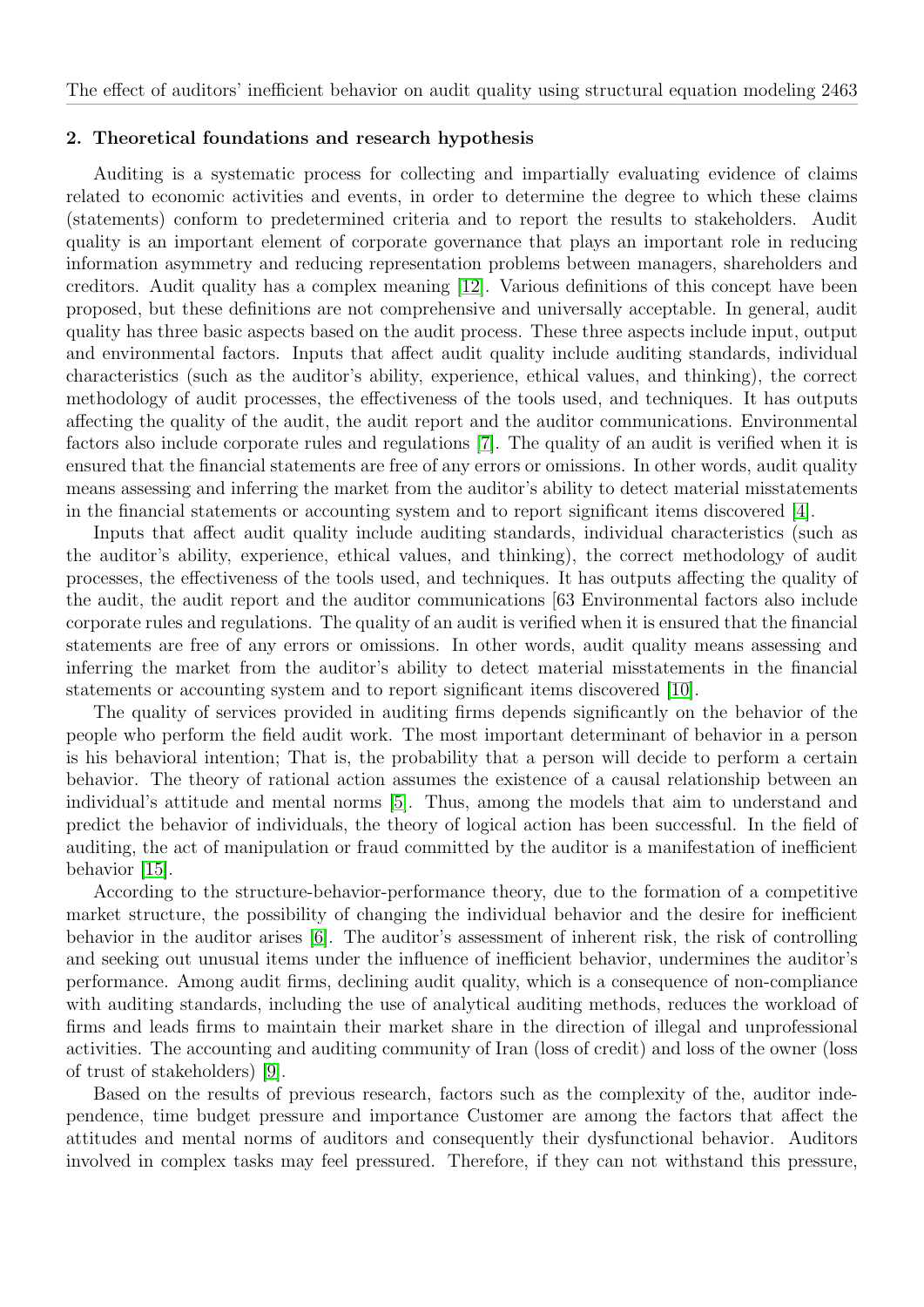they shirk their responsibility by engaging in inefficient behavior to get rid of this pressure. Lack of independence of auditors can also lead to inefficient behavior in them. So that if the auditor refuses to work independently according to the instructions issued by senior managers to produce favorable reports for clients, such refusal may change the job. Auditors, on the other hand, are required to complete their audit work within a very limited time frame [\[3\]](#page-12-8).

A review of the quality of audit evidence suggests that this can exert an insignificant pressure on the workplace. When faced with time constraints, auditors may be reluctant to complete the audit process without completing the entire audit process by omitting certain steps. They may also report less than usual auditing time to complete their assigned tasks on time. The rush to complete reports without gathering sufficient documentary material may lead to inaccurate reports. Although this may reduce labor costs, there is a risk of increasing unfinished audit work in the future. Studies have shown that individual attitudes are influential in job behaviors [\[7\]](#page-12-0).

Ethical theory also has the ability to explain why such behaviors occur and the motivation for these behaviors. According to Lenin, ethics is the general form of understanding reality. The more one achieves morality, the more one can understand the vital needs of society. The auditing profession has a special credibility and trust due to the type and nature of the services it provides, the continuation of this credibility and trust and its strengthening depends on the intellectual and practical adherence of the members of the profession to its behavioral and ethical criteria [\[5\]](#page-12-6). In auditing, the occurrence of unethical behaviors, which are known as dysfunctional behaviors, directly or indirectly leads to a decrease in the quality of auditing and mainly includes the following:

- Failure to perform some audit steps without obtaining a license;
- Irrational shortcuts to some instructions;
- Failure to follow up;
- Do the work in personal time without reporting the time spent. According to moral theory, immoral behaviors can be affected by two reasons:
- 1. The moral standards of the individual are different from the standards of society;
- 2. The person prefers to act selfishly in his own opinion.

Of course, dysfunctional behaviors can also be justified from the point of view of employees' dissatisfaction theories; Thus, employee dissatisfaction leads to the formation and spread of dysfunctional behaviors in them. Herzberg's two-factor theory considers the factors affecting job dissatisfaction as factors such as salaries and benefits, company policies, relationships with co-workers and how to interact with supervisors. According to the theoretical foundations, the research hypothesis can be expressed as follows:

H1: Auditors' inefficient behavior has a significant effect on audit quality.

### 3. The research method

This research is descriptive and survey type which has been performed in the field. In categorizing research by purpose, this research falls into the category of applied research. According to the objectives of the research, a questionnaire was used to collect data in this study, which includes all the mentioned factors and collects the data in a closed response (Likert spectrum) data. The validity of these questionnaires was tested by expert professors as well as previous researches and its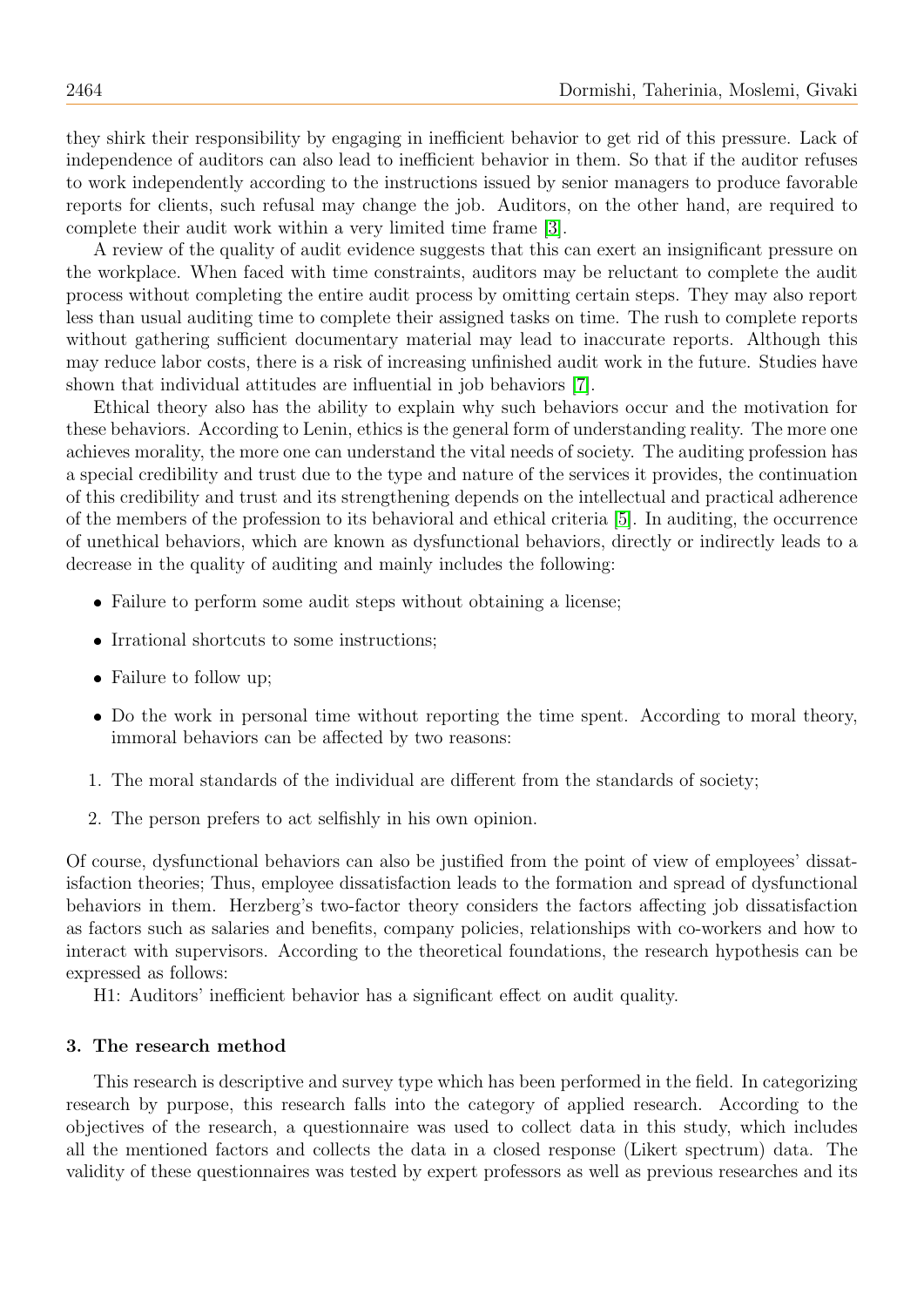reliability was tested in a pilot study using Cronbach's alpha coefficient. Library resources, websites, and other written and visual resources were also used. Descriptive statistics such as mean standard deviation, frequency and frequency percentage were used to analyze the data. Structural equations in Smart PLS software were also used to test the hypothesis. The period of questioning of the subjects is 3 months from the beginning of June to the end of August 1400. The statistical population of this study included all auditors working in the auditing organization and private sector auditing firms that are members of the Society of Certified Public Accountants.

Therefore, considering that the number of items (questions) of the questionnaire used in the present study is 17, at least 85 (175) samples were needed. To increase the validity of the research results, 380 questionnaires were distributed randomly and electronically among the auditors. Finally, 279 questionnaires were returned, of which 276 were usable. Therefore, the return rate of the questionnaires was about 73%.

#### 3.1. Mathematical model and the method of data analysis

The following equation is used to test research hypothesis:

$$
AQ_i = \beta_0 + \beta_1 AIB_i + \epsilon_i \tag{1}
$$

In the above equations: AQ: audit quality, AIB: Auditors' inefficient behavior. Structural equation modeling (SEM) is a multivariate, hypothesis-driven technique that is based on a structural model representing a hypothesis about the causal relations among several variables. In the context of fMRI, for example, these variables are the measured blood oxygen level-dependent time series  $y_1, \ldots, y_n$  of n brain regions and the hypothetical causal relations are based on anatomically plausible connections between the regions. The strength of each connection  $y_i \to y_j$  is specified by a so-called path coefficient which, by analogy to a partial regression coefficient, indicates how the variance of  $y_i$ depends on the variance of  $y_j$  if all other influences on  $y_j$  are held constant. The statistical model of standard SEM can be summarized by the equation:

$$
y = Ay + \mu \tag{2}
$$

where y is an  $n \times s$  matrix of n area-specific time series with s scans each, A is an  $n \times n$  matrix of path coefficients (with zeros for absent connections), and u is an  $n \times s$  matrix of zero mean Gaussian error terms, which are driving the modeled system. Parameter estimation is achieved by minimization of the difference between the observed and the modeled covariance matrix  $\Sigma$ . For any given set of parameters,  $\sum$  can be computed by transforming eqn:

$$
y = (I - A)^{-1} \mu \tag{3}
$$

$$
\sum = yy^T \tag{4}
$$

$$
= (I - A)^{1} u u^{T} (I - A)^{-1^{T}}
$$
\n(5)

$$
OR
$$
  
 
$$
Y = (I - \beta) = \epsilon
$$
 (6)

$$
Y = \epsilon (1 - \beta)^{-1}
$$
 (7)

$$
\sum = (y^T y) \tag{8}
$$

$$
\sum = (y^T y) \tag{8}
$$
  
=  $(1 - \beta)^{-T} (c^T c) (1 - \beta)^{-1}$  (9)

$$
= (1 - \beta)^{-T} (\epsilon^T \epsilon)(1 - \beta)^{-1}
$$
\n
$$
\tag{9}
$$

The sample covariance is:

$$
S = \frac{1}{n-1} Y^T Y \tag{10}
$$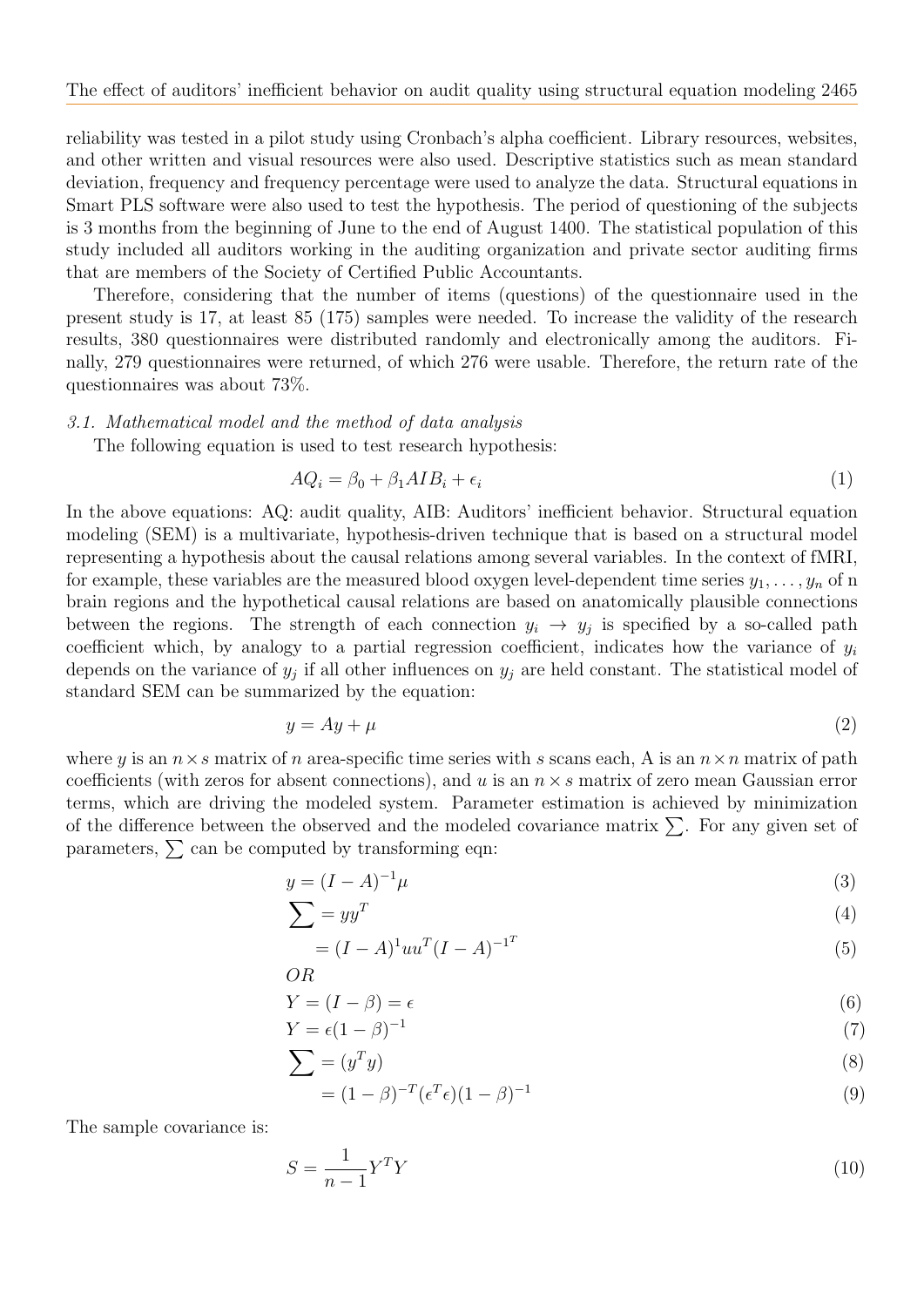where  $n$  is the number of observations and the maximum likelihood objective function is:

$$
F_{ML} = \ln|\sum| - tr(S\sum^{1}) - \ln|S|
$$
\n(11)

where I is the identity matrix. The first line of eqn  $(10)$  can be understood as a generative model of how system function results from the system's connectional structure: the measured time series y results by applying a function of the interregional connectivity matrix - that is,  $(I - A)^{-1}$  to the Gaussian innovations u.

The PLS framework can be summarized into three matrix equations, two for the measurement model component and one for the path model component. For the measurement model component,

$$
X = \Lambda_x \xi + \delta \tag{12}
$$

$$
Y = \Lambda_y \eta + \delta \tag{13}
$$

where x is a  $p \times 1$  vector of observed exogenous variables, and it is a linear function of a  $j \times 1$  vector of exogenous latent variables  $\xi$  and a  $p \times 1$  vector of measurement error  $\delta$ .  $\Lambda_x$  is a  $p \times j$  matrix of factor loadings relating x to ξ. Similarly, y is a  $q \times 1$  vector of observed endogenous variables,  $\eta$  is a  $k \times 1$ vector of endogenous latent variables,  $\epsilon$  is a  $q \times 1$  vector of measurement error for the endogenous variables, and  $\Lambda_y$  is a  $q \times k$  matrix of factor loadings relating y to  $\eta$ . Associated with (12) and (13), respectively, are two variance-covariance matrices,  $\theta\delta$  and  $\theta\epsilon$ . The matrix  $\theta\delta$  is a  $p \times p$  matrix ofvariances and covariances among measurement errors  $\delta$ , and  $\theta \epsilon$  is a  $q \times q$  matrix of variances and covariances among measurement errors ϵ. For flexibility, PLS describes the path model component as relationships among latent variables,

$$
\eta = B\eta + \Gamma \zeta + \zeta \tag{14}
$$

where B is a  $k \times k$  matrix of path coefficients describing the relationships among endogenous latent variables,  $\Gamma$  is ak  $\times$  j matrix of path coefficients describing the linear effects of exogenous variables on endogenous variables, and  $\zeta$  is a  $k \times 1$  vector of errors of endogenous variables. Associated with (14) are two variance-covariance matrices:  $\phi$  is a  $j \times j$  variance covariance matrix of latent exogenous variables, and  $\psi$  is a  $k \times k$  matrix of covariances among errors of endogenous variables. With only these three equations, PLS is a flexible mathematical framework that can accommodate any specification of a SEM model. SEM has been typically implemented through covariance structure modeling where the variance-covariance matrix is the basic statistic for modeling. Model fitting is based on a fitting function that minimizes the difference between the model-implied variance-covariance matrix  $\Sigma$  and the observed variance-covariance matrix S,

$$
min f(\sum, S) \tag{15}
$$

where S is estimated from observed data,  $\sum$  is predicted from the causal and noncausal associations specified in the model, and  $f(\sum, S)$  is a generic function of the difference between  $\sum$  and S based on an estimation method that follows. As Shipley concisely stated, causation implies correlation; that is, if there is a causal relationship between two variables, there must exist a systematic relationship between them. Hence, by specifying a set of theoretical causal paths, one can reconstruct the model-implied variance-covariance matrix  $\sum$  from total effects and unanalyzed associations. Hayduk outlined a step-by-step formulation under the PLS mathematical framework, specifying the following mathematical equation for  $\Sigma$ :

$$
\sum = \begin{bmatrix} \Lambda_y A (\Gamma \phi' \Gamma + \psi) A'' A'_y \Theta_\delta & \Lambda_y A \Gamma \phi A'_x \\ \Lambda_x \phi \Gamma' A y' & \Lambda_x \phi A_x + \Theta_\delta \end{bmatrix}
$$
(16)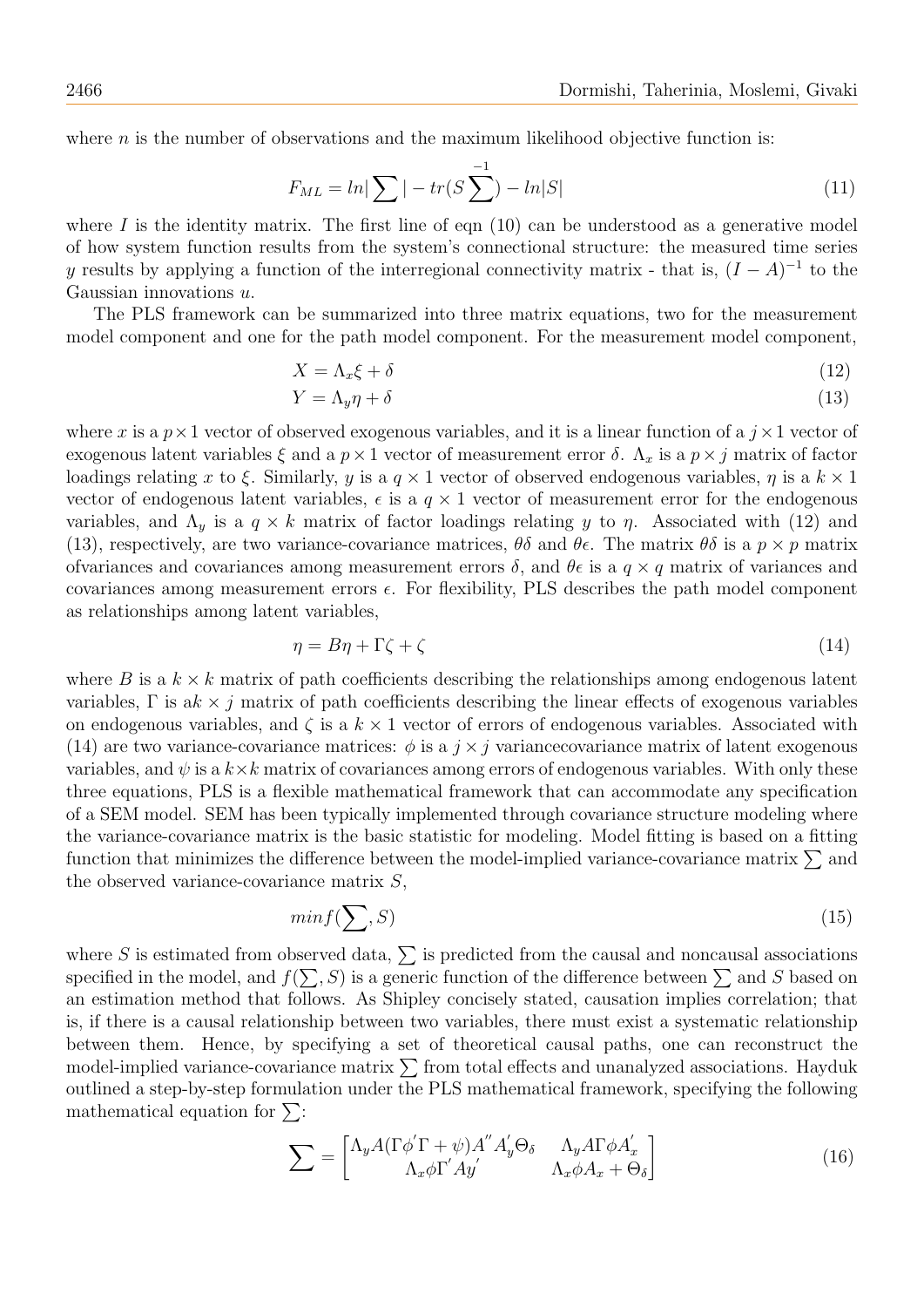where  $A = (I - B)^{-1}$ . Note that in (16) the derivation of  $\sum$  does not involve the observed and latent exogenous and endogenous variables  $(i.e., x, y, \xi, and \eta)$ . A common method in SEM for estimating parameters in  $\Sigma$  is maximum likelihood (ML). In ML estimation, the algorithm iteratively searches for a set of parameter values that minimizes the deviations between elements of Sand  $\Sigma$ . This minimization is accomplished by deriving a fitting function  $f(\sum, S)$  (16) based on the logarithm of a likelihood ratio, where the ratio is the likelihood of a given fitted model to the likelihood of a perfectly fitting model. The maximum likelihood procedure requires the endogenous variables to follow a multivariate normal (MVN) distribution, and  $S$  to follow a Wishart distribution. Hayduk described the steps in the derivation and expressed the fitting function  $F_{ML}$  as

$$
F_{ML} = \log |\sum| - tr(S \sum^{-1}) - \log |S| + tr(SS^{-1}) \tag{17}
$$

where  $tr()$  refers to the trace of a matrix and  $\sum$  and S are defined as above. Proper application of (17) also requires that observations are independently and identically distributed and that matrices  $\sum$  and S are positive definite. After minimizing (17) through an iterative process of parameter estimation, the final results are the estimated variancecovariance matrices and path coefficients for the specified model. The first is the overall model chi-square test based on a test statistic that is a function of the mentioned fitting function  $F_{ML}$  (17) as follows:

$$
X_M^2 = (n-1)F_{ML} \t\t(18)
$$

where *n* is sample size and  $X_M^2$  follows a chi-square distribution with degree of freedom  $df_M$  as defined above. Subsequent-ly, a P value is estimated and evaluated against a significance level. The overall model chi-square test is only applicable for an overidentified model, that is, when  $df_M > 0$ . A justidentified model  $(df_M = 0)$ , for example, a path model representation of a multiple regression, does not have the required degrees of freedom for model testing.

The second fit statistic to consider is the Root Mean Square Error of Approximation (RMSEA), which is parsimony-adjusted index that accounts for model complexity. The index approximates a noncentral chi-square distribution with the estimated noncentrality parameter as

$$
\widehat{\delta}_M = \max(X_M^2 - df_M, 0) \tag{19}
$$

where  $X_M^2$  is computed from (18) and  $df_M$  is defined above. The magnitude of  $\delta_M$  reflects the degree of misspecification of the fitted model. The RMSEA is then defined as

$$
RMSEA = \sqrt{\frac{\hat{\delta}_M}{(n-1)df_M}}
$$
\n(20)

Lastly, the Joreskog-Sorbom Goodness of Fit Index (GFI) is a measure of relative amount of variances and covariances jointly accounted for by the model, and it is defined as

$$
GFI = 1 - \frac{tr(\sum^{-1} S^{-1})^2}{tr(\sum^{-1} S)^2}
$$
\n(21)

where I is identity matrix. GFI ranged from 0 to 1.0 with 1.0 indicating the best fit.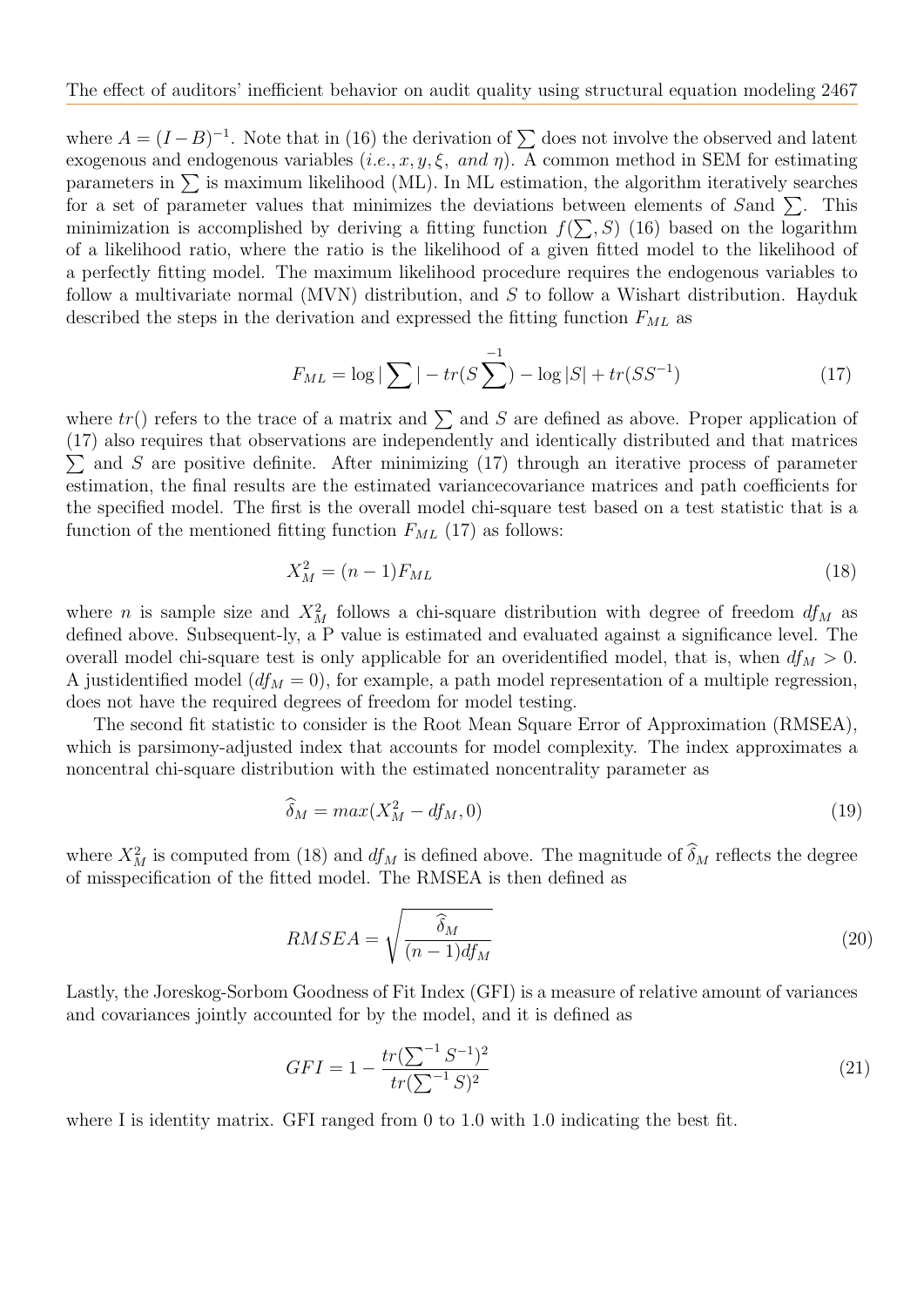# 4. Research findings descriptive and demographic

Statistics As can be seen, the highest frequency in the bachelor's degree is related (about 47%). About 14% of the participants have a doctorate. Also, in relation to gender and work history, the highest frequency is related to male gender and less than 5 years of experience, respectively.  $47\%$ of the participants are under 30 years old. Finally, the participants under the supervision of the auditing organization had the highest rate of participation (71%) in this study.

|                 | Criteria |                            | Number | Percentage of<br>frequency |
|-----------------|----------|----------------------------|--------|----------------------------|
|                 |          | Bachelor's                 | 130    | 47                         |
| Degree          |          | Master's degree            | 107    | 39                         |
|                 |          | Doctorate                  | 39     | 14                         |
|                 | Total    |                            | 276    | 100                        |
|                 |          | Fewer than 5<br>vears      | 113    | 41                         |
| Work experience |          | Between 5 and 10<br>vears  | 80     | 29                         |
|                 |          | Between 10 and<br>20 years | 66     | 24                         |
|                 |          | More than 20<br>years      | 17     | 6                          |
|                 | Total    |                            | 276    | 100                        |
| Age             |          | Fewer than 30<br>vears     | 131    | 47                         |
|                 |          | Between 30 and<br>40 years | 86     | 31                         |
|                 |          | More than 40<br>years      | 60     | 22                         |
|                 | Total    |                            | 276    | 100                        |
| Gender          |          | Male                       | 210    | 76                         |
|                 |          | Female                     | 66     | 24                         |
|                 | Total    |                            | 276    | 100                        |
| Location of job |          | Organization               | 196    | 71                         |
|                 |          | Auditing firms             | 80     | 29                         |
|                 | Total    |                            | 276    | 100                        |

|  |  | Table 1: Frequent distribution of research participants |  |  |
|--|--|---------------------------------------------------------|--|--|
|--|--|---------------------------------------------------------|--|--|

The result of descriptive statistics of data collected from the questionnaire with a Likert scale of  $5(1 = \text{very low to } 5 = \text{very high (for each of the research variables as described in Table 2). As it$  $5(1 = \text{very low to } 5 = \text{very high (for each of the research variables as described in Table 2). As it$  $5(1 = \text{very low to } 5 = \text{very high (for each of the research variables as described in Table 2). As it$ is known, the average questions of the auditor's inefficient behavior is less than 2, but the average questions of the audit quality is more than 3, which shows that the average quality of the auditor is about twice as much as the dysfunctional behaviors in the audit.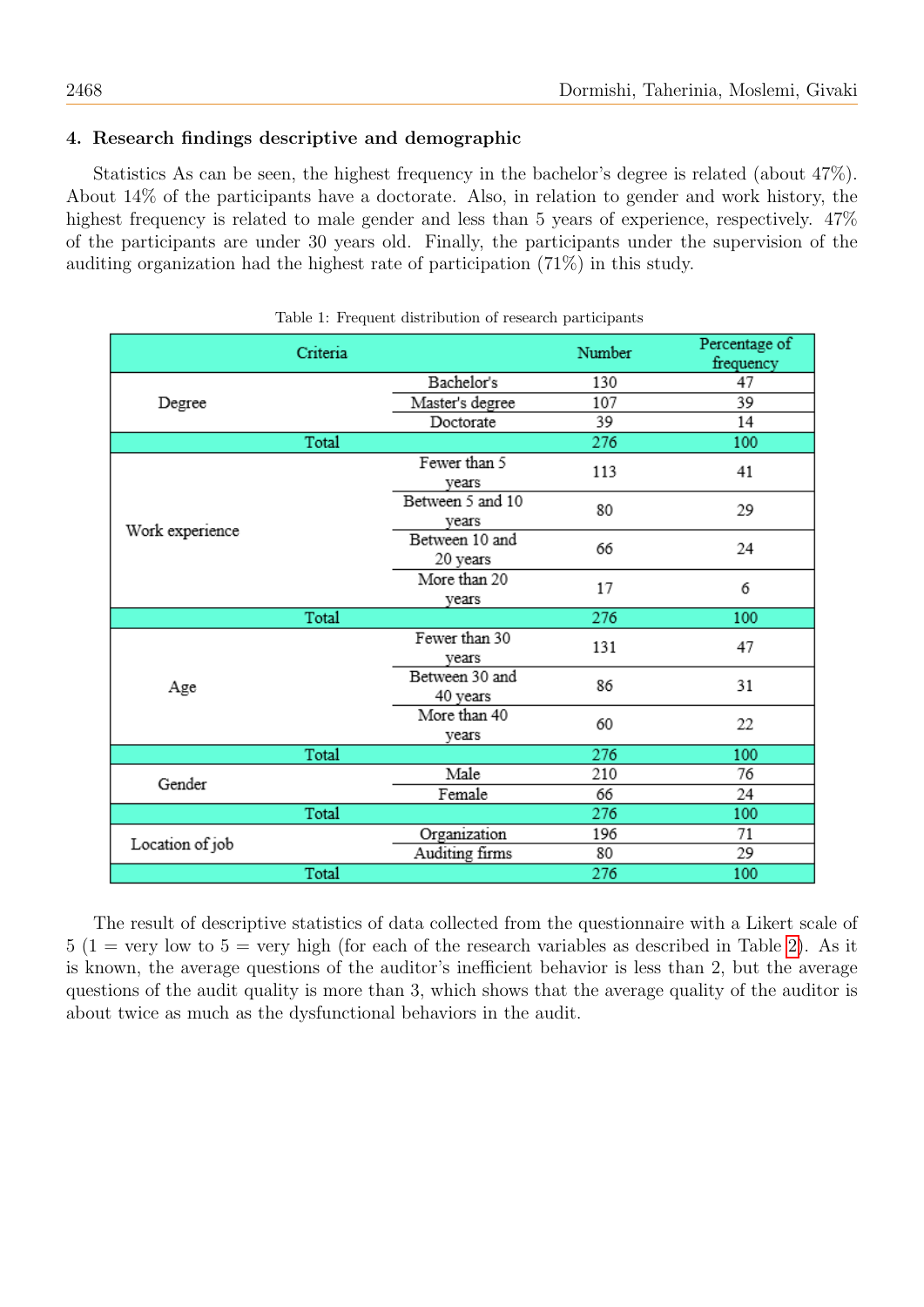<span id="page-8-0"></span>

| Variable          | Number                                                                                                                                                                                                                                                                                                                                                                                                                                                                                                                                                                                                                                                                                                                                                                                                                                                                                                                                                                                                                                                                                                                                                                                                              | <b>Questions</b>                                                                              | Average                                                     | Middle | Standard<br>deviation | Factor<br>load |
|-------------------|---------------------------------------------------------------------------------------------------------------------------------------------------------------------------------------------------------------------------------------------------------------------------------------------------------------------------------------------------------------------------------------------------------------------------------------------------------------------------------------------------------------------------------------------------------------------------------------------------------------------------------------------------------------------------------------------------------------------------------------------------------------------------------------------------------------------------------------------------------------------------------------------------------------------------------------------------------------------------------------------------------------------------------------------------------------------------------------------------------------------------------------------------------------------------------------------------------------------|-----------------------------------------------------------------------------------------------|-------------------------------------------------------------|--------|-----------------------|----------------|
|                   | Q1                                                                                                                                                                                                                                                                                                                                                                                                                                                                                                                                                                                                                                                                                                                                                                                                                                                                                                                                                                                                                                                                                                                                                                                                                  | Do you accept the poor description<br>of the client?                                          | 1.612<br>2<br>0.958                                         |        | 0.520                 |                |
|                   | Q <sub>2</sub>                                                                                                                                                                                                                                                                                                                                                                                                                                                                                                                                                                                                                                                                                                                                                                                                                                                                                                                                                                                                                                                                                                                                                                                                      | Do you review client documents<br>superficially?                                              | 1.627                                                       | 2      | 0.96                  | 0.496          |
|                   | Q3                                                                                                                                                                                                                                                                                                                                                                                                                                                                                                                                                                                                                                                                                                                                                                                                                                                                                                                                                                                                                                                                                                                                                                                                                  | Do you make enough effort to<br>review the full implementation of an<br>accounting principle? | 1.692                                                       | 2      | 0.926                 | 0.509          |
|                   | Q4                                                                                                                                                                                                                                                                                                                                                                                                                                                                                                                                                                                                                                                                                                                                                                                                                                                                                                                                                                                                                                                                                                                                                                                                                  | done in one stage of the audit to less<br>than expected?                                      | 1.656                                                       | 2      | 0.979                 | 0.573          |
|                   | Q5                                                                                                                                                                                                                                                                                                                                                                                                                                                                                                                                                                                                                                                                                                                                                                                                                                                                                                                                                                                                                                                                                                                                                                                                                  | Do you complete a stage of auditing<br>without achieving the set goals?                       | 1.862                                                       | 2      | 0.914                 | 0.601          |
|                   | Q6                                                                                                                                                                                                                                                                                                                                                                                                                                                                                                                                                                                                                                                                                                                                                                                                                                                                                                                                                                                                                                                                                                                                                                                                                  | because it takes time to review?                                                              | 1.656                                                       | 2      | 0.941                 | 0.660          |
|                   | Q7                                                                                                                                                                                                                                                                                                                                                                                                                                                                                                                                                                                                                                                                                                                                                                                                                                                                                                                                                                                                                                                                                                                                                                                                                  | audit activity due to lack of audit<br>budget?                                                | 1.707                                                       | 2      | 0.95                  | 0.570          |
|                   | Q8                                                                                                                                                                                                                                                                                                                                                                                                                                                                                                                                                                                                                                                                                                                                                                                                                                                                                                                                                                                                                                                                                                                                                                                                                  | Audit quality The audit report should<br>specify the audit method, objectives                 | 3.877                                                       | 4      | 0.94                  | 0.450          |
|                   | Auditor's inefficient behavior<br>Do you reduce the amount of work<br>Do you change the selected sample<br>Are you satisfied with the internal<br>and scope of the audit?<br>Should all stages of the audit work<br>Q9<br>3.63<br>4<br>be reviewed by the chief auditor?<br>Does the collection of audit<br>3.551<br>Q10<br>information and evidence support the<br>4<br>auditor's comments?<br>Does the auditor use audit<br>3.54<br>Q11<br>worksheets to analyze, verify, or<br>4<br>correct information?<br>Does the auditor have to follow the<br>Q12<br>3.696<br>4<br>code of professional conduct?<br>Does the audit report include the<br>Q13<br>3.764<br>results of the auditor's review and<br>4<br>conclusions?<br>Does the auditor report issues that<br>Q14<br>are encountered in the audit that can<br>3.721<br>4<br>be resolved?<br>Should the auditor be able to identify<br>Q15<br>3.739<br>4<br>corrective action in the proceedings?<br>Does the auditor provide an audit<br>report to answer management<br>Q16<br>3.699<br>4<br>questions and to explain the results<br>of the audit?<br>Should the audit report be accurate,<br>complete, targeted, concise and<br>3.721<br>Q17<br>4<br>timely? | 0.929                                                                                         | 0.451                                                       |        |                       |                |
| ality<br>audit qu |                                                                                                                                                                                                                                                                                                                                                                                                                                                                                                                                                                                                                                                                                                                                                                                                                                                                                                                                                                                                                                                                                                                                                                                                                     | 1.033                                                                                         | 0.601                                                       |        |                       |                |
|                   |                                                                                                                                                                                                                                                                                                                                                                                                                                                                                                                                                                                                                                                                                                                                                                                                                                                                                                                                                                                                                                                                                                                                                                                                                     |                                                                                               | 1.012<br>1.029<br>0.928<br>0.995<br>0.931<br>0.936<br>0.958 |        | 0.562                 |                |
|                   |                                                                                                                                                                                                                                                                                                                                                                                                                                                                                                                                                                                                                                                                                                                                                                                                                                                                                                                                                                                                                                                                                                                                                                                                                     |                                                                                               |                                                             |        |                       | 0.509          |
|                   |                                                                                                                                                                                                                                                                                                                                                                                                                                                                                                                                                                                                                                                                                                                                                                                                                                                                                                                                                                                                                                                                                                                                                                                                                     |                                                                                               |                                                             |        |                       | 0.574          |
|                   |                                                                                                                                                                                                                                                                                                                                                                                                                                                                                                                                                                                                                                                                                                                                                                                                                                                                                                                                                                                                                                                                                                                                                                                                                     |                                                                                               |                                                             |        |                       | 0.530          |
|                   |                                                                                                                                                                                                                                                                                                                                                                                                                                                                                                                                                                                                                                                                                                                                                                                                                                                                                                                                                                                                                                                                                                                                                                                                                     |                                                                                               |                                                             |        |                       | 0.526          |
|                   |                                                                                                                                                                                                                                                                                                                                                                                                                                                                                                                                                                                                                                                                                                                                                                                                                                                                                                                                                                                                                                                                                                                                                                                                                     |                                                                                               |                                                             |        |                       | 0.435          |
|                   |                                                                                                                                                                                                                                                                                                                                                                                                                                                                                                                                                                                                                                                                                                                                                                                                                                                                                                                                                                                                                                                                                                                                                                                                                     |                                                                                               |                                                             |        |                       | 0.539          |

Table 2: Descriptive statistics of research data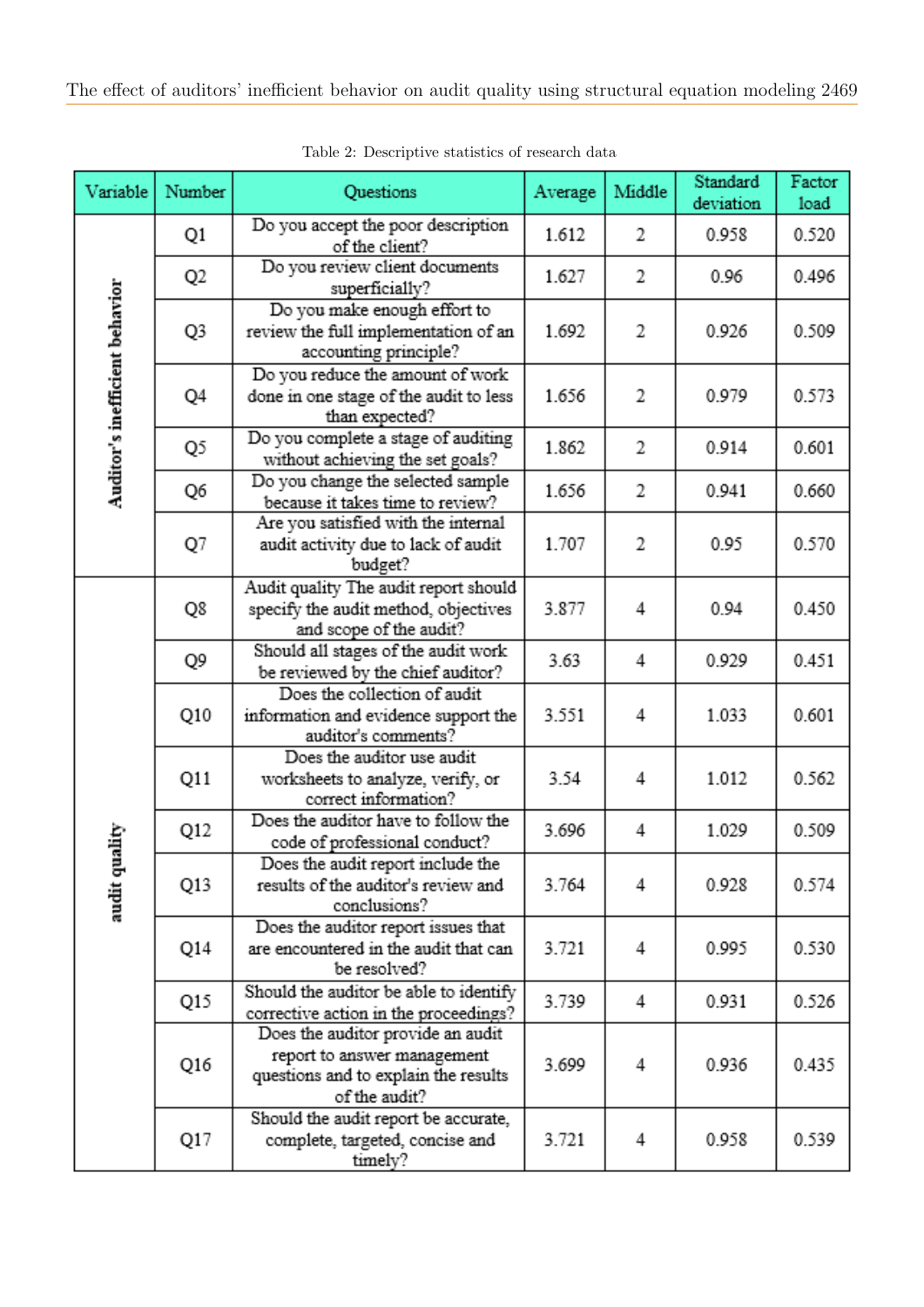To determine the validity and reliability of the questionnaire, convergent validity, Cronbach's alpha and combined reliability methods were used, respectively, based on which the validity and reliability were confirmed and the results are reported in Table [3.](#page-9-0) Given that the Cronbach's alpha value of the variables is higher than 0.7, there is acceptable reliability. Also, the composite reliability values of the structures are more realistic and accurate than their Cronbach's alpha. A value higher than 0.7 of the composite reliability coefficient in Table [3](#page-9-0) indicates the appropriate internal stability for the measurement models. Table [3](#page-9-0) shows that the mean of extractive variance of all variables in the present study is greater than 0.5, which indicates acceptable convergent validity.

| Variable                | Cronbach's alpha<br>coefficients | Combined reliability<br>coefficient | Mean extraction<br>variance |
|-------------------------|----------------------------------|-------------------------------------|-----------------------------|
| Inefficient<br>behavior | 0.8673                           | 0.8568                              | 0.7326                      |
| Audit quality           | 0.8021                           | 0.7549                              | 0.6327                      |

<span id="page-9-0"></span>Table 3: Results of Cronbach's alpha coefficient, combined reliability coefficient and mean extraction variance

Factor loads are calculated by calculating the correlation value of the characteristics of a structure. If this value is equal to or greater than 0.4, it confirms that the variance between the structure and its parameters is greater than the variance of the measurement error of that structure and reliability. The important point is that if the researcher, after calculating the factor loads between the structure and its indices, encounters values less than 0.4, he must modify those indices or remove them from his research model. Figure [1](#page-9-1) as well as Table [2](#page-8-0) show the factor loadings of the variables in this study. The factor loads of these variables are greater than 0.4, which indicates that the variance between the structure and its parameters is greater than the variance of the measurement error of the structure and the reliability of the measurement model is acceptable.



<span id="page-9-1"></span>Figure 1: Factor load results and path coefficients in the research model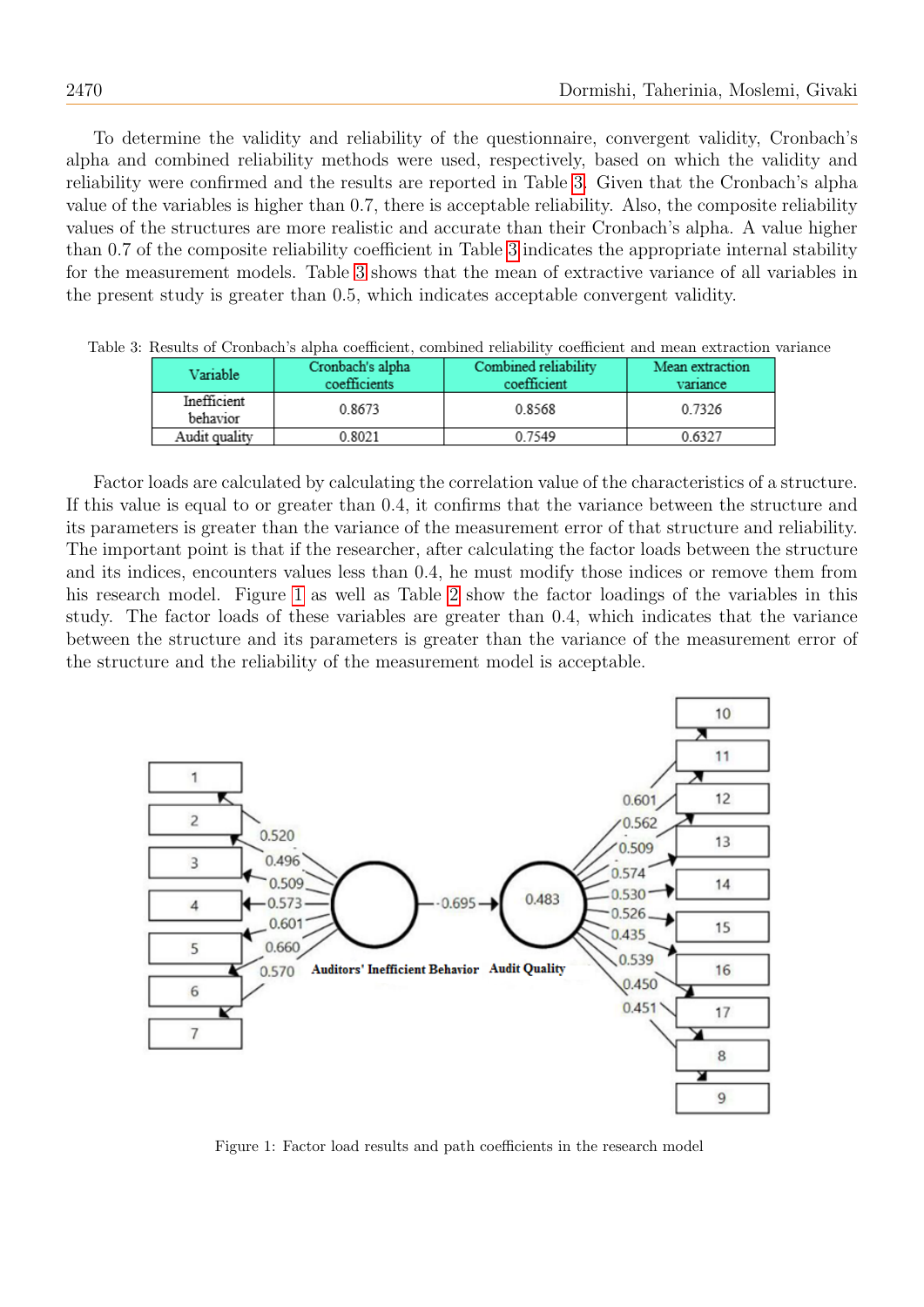# 5. The results of Hypothesis

Figure [2](#page-8-0) and Table [4](#page-11-0) summarize the results of the research hypothesis on the negative impact of inefficient audit behavior on audit quality. Considering that the value of t-statistic obtained from the study hypothesis is more than 1.96 and its significance level is less than 5%, the research hypothesis is not rejected. Therefore, it is clear that there is a significant negative relationship between inefficient audit behavior and audit quality. According to CV-Red and CV-Com statistics, which represent the validity index of redundancy (redundancy) and the index of validity of subscription (cross validity), respectively, citing positive numbers in all paths, indicates the appropriate quality of the structural model for research paths. Is shown in Table [4.](#page-11-0) Also, the value of R2 of the research dependent variable in Table [4](#page-11-0) shows that 48% of the changes in the audit quality dependent variable can be predicted by explanatory variables.



Figure 2: Model fitting results

# 6. Discussion and conclusion

When the auditor is under the pressure of complex work, he does not perform audit procedures properly to reduce his responsibilities and reduces the quality of the audit. Accordingly, the purpose of this study was to investigate the relationship between inefficient behavior of auditors and audit quality to semi-empirically show that behaviors such as superficial review of owner documents, poor handling of an accounting standard, unjustified acceptance of poor explanations provided by the owner and A general lack of proper implementation of auditing procedures, especially not using analytical methods, can reduce the quality of auditing and audit firms lose their market. The research instrument was a questionnaire with 17 questions based on the Likert scale with grades 1 to 5. To collect information related to the audit quality variable from the questionnaire introduced by Zarifar and Zarifar [\[15\]](#page-13-2) and to collect information related to inefficient audit behavior from the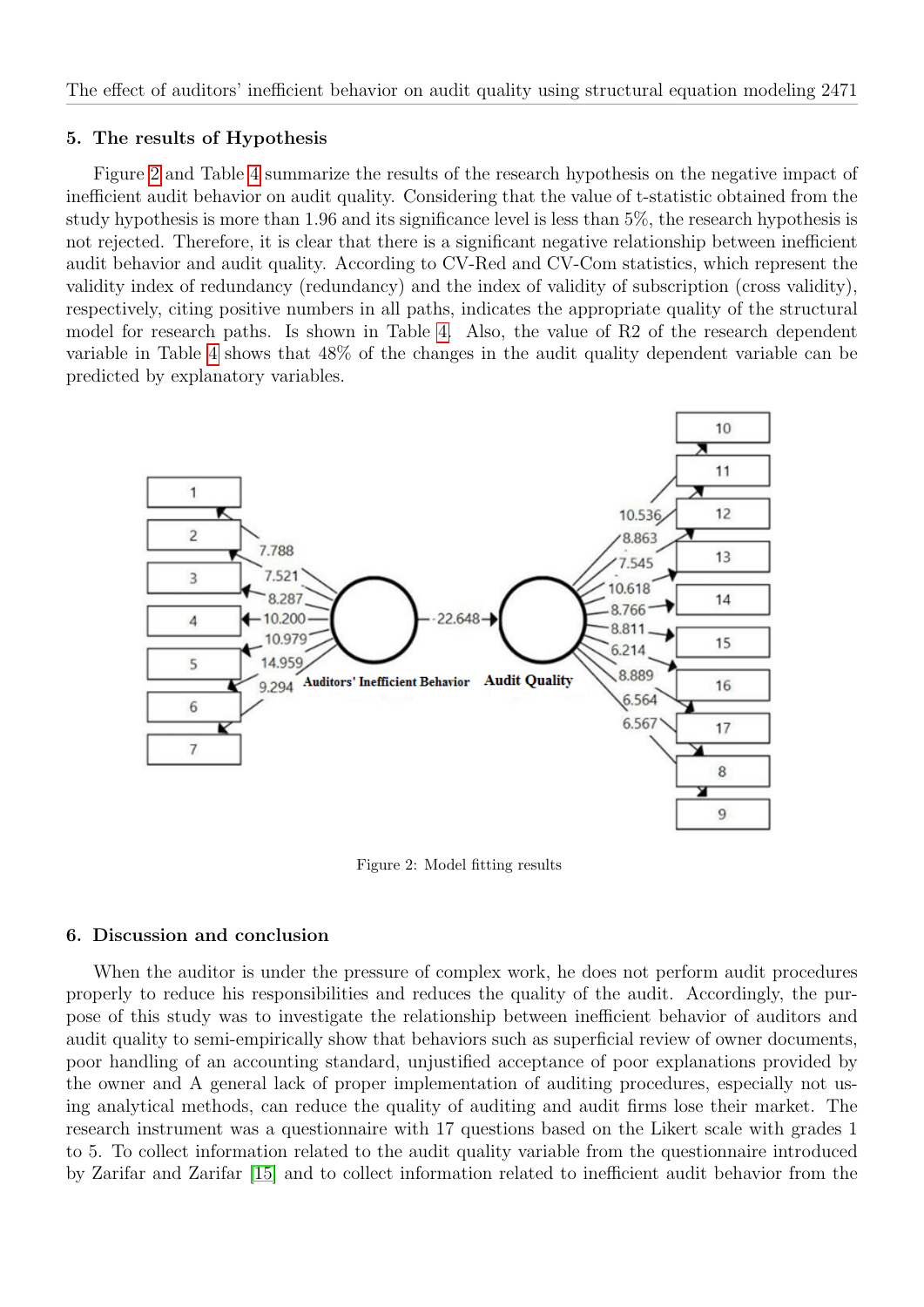<span id="page-11-0"></span>

| Hypothesis                             | Direction                                                             | Path<br>coefficient | Amara t       | Significance<br>level | Hypothesis<br>results |
|----------------------------------------|-----------------------------------------------------------------------|---------------------|---------------|-----------------------|-----------------------|
| First                                  | Auditor's dysfunctional<br>behavior $\rightarrow$ Auditing<br>Quality | $0 - 695$           | $-22.648$     | 0.000                 | Confirmation          |
|                                        | Cv-Red: 0.263                                                         |                     | Cv-Com: 0.113 |                       |                       |
| audit quality<br>(0.483)R <sup>2</sup> |                                                                       |                     |               |                       |                       |

Table 4: Summary of research hypothesis test results

behaviors identified by Earley and Kelly [\[8\]](#page-12-9) was used. The validity and reliability of the questionnaire were confirmed according to the conditions of the target population. The interrogation period was 3 months, which was conducted in 1400. A sample of 380 auditors working in the auditing organization and private sector institutions members of the Iranian Society of Certified Public Accountants was selected and statistical analysis was performed on 276 questionnaires received. Structural equations using software (PLS) were used to test the research hypotheses. The results showed that inefficient behavior of auditors reduces the quality of auditing. This result is based on the findings of the Arfah [\[1\]](#page-12-10), Akbari et al. [\[3\]](#page-12-8) and Mousavi Shiri and Colleagues [\[13\]](#page-13-3) is consistent. In today's highly competitive world, reducing costs and increasing productivity has become very important in all businesses. Competition in the auditing profession in Iran, like in other developed countries, has intensified significantly. As a result, auditors should strive to increase their performance and audit quality. Competition in the auditing profession in Iran, like in other developed countries, has intensified significantly. As a result, auditors should strive to increase their performance and audit quality. One of the most important ways that can improve the quality of auditing is to control the inefficient behaviors of auditors and to use more analytical methods against superficial methods that lead to increased inefficient behaviors. Because, these methods can be done quickly, with little time and low cost. However, despite the emphasis of auditing standards on reducing dysfunctional behaviors and superficial review of documents and the emphasis on the use of analytical methods in the audit process, some auditors continue to engage in dysfunctional behaviors such as traditional methods such as auditing and risk-based auditing. They do not care. That is, the auditor should identify and evaluate the types of risks in the various stages of the audit that the presence of these risks in the internal or external environment of the audit process, play an important role in deciding to use appropriate audit techniques to achieve a specific goal.

The auditor's goal is to increase the confidence of users in financial statements, which in this way reduce inefficient behaviors and use analytical methods as an audit tool by providing sufficient evidence to help him in concluding and making a definite statement. Analytical methods provide the auditor with evidence from previous years' comparative information, industry-specific information, and expected results of the entity under review, and help the auditor determine the extent of the audit procedures, the extent to which the client's information is trusted, and the overall conclusion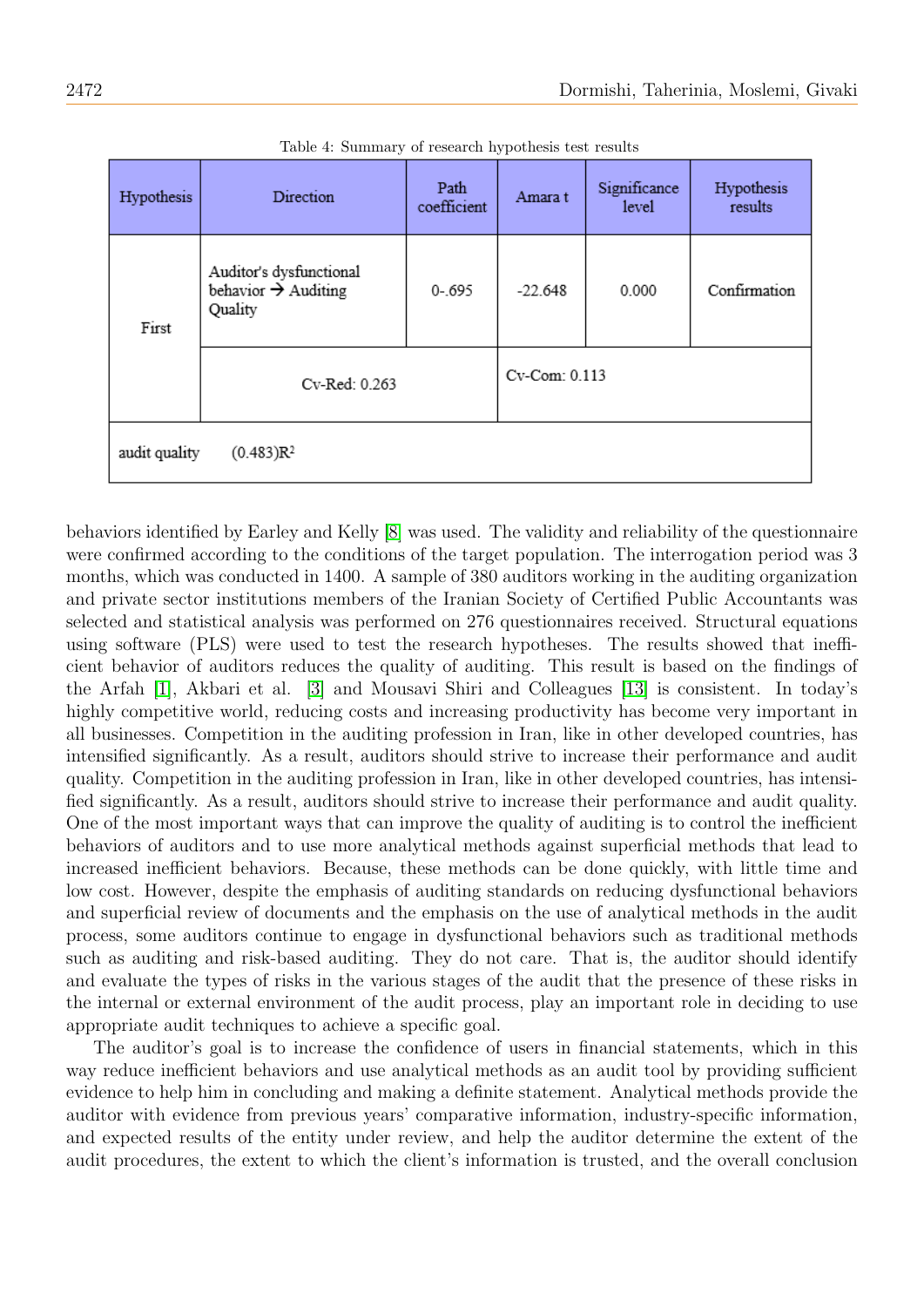about the financial statements. Performance is audited. Based on the results of the study, it was found that due to the auditor's non-adherence to the code of ethical behavior and their involvement with inefficient behaviors in the audit, the advantages identified in the auditing standards are limited and neutral and the quality of the auditor's work is weakened.

The purpose of auditing is dynamic and changing, and new goals can no longer be effectively achieved with traditional tools. One of the goals of the auditing profession is to achieve the highest level of auditor performance, which can improve the position of the auditing firm against competitors while meeting the needs and expectations of the community. Assessing audit risks, improving performance during the audit by replacing appropriate methods with time-consuming methods, focusing on identifying major discrepancies in the information reported by the client, and reducing undue effort are some of the benefits that audit firms can reap after the analyst uses analytical methods. Acquired superficial and dysfunctional behaviors.

Therefore, after identifying the negative impact of auditors 'dysfunctional behaviors on audit quality, the most important practical proposal of this study is auditors' use of accurate analytical methods to help the audit profession market in developing sustainable competition with continuous improvement of auditor service quality and assistance to organizations. Responsible for the preliminary assessment of the level of application of analytical methods by auditors as a result of inefficient behavior and, if necessary, the development of specific standards. Relevant organizations in the business affairs of stock market companies such as the auditing organization as the custodian of financial reporting and auditing standards are advised to apply the results of the present study by implementing strict implementation methods and appropriate guidelines to improve audit quality in the inefficient audit behavior in Iran.

It is also hoped that the research results, by providing documented information on the Iranian capital market, will provide a national theoretical framework for the auditing profession and provide investors and creditors with complete and comprehensive information on the quality of auditing in terms of behavior. Inefficiently present, which can lead to optimal investment decisions. Auditing firms are encouraged to evaluate and improve the performance of their employees by understanding the role of efficient behavior in performing the auditor's responsibilities.

#### References

- <span id="page-12-10"></span>[1] E.A. Arfah, Characteristics of the individual auditor's dysfunctional behavior (underreporting of time) in audit implementation and reduction in audit quality, Qual. Quant. Res. Rev. 2(1) (2017).
- <span id="page-12-3"></span>[2] C.J. Armitage and M. Conner, Distinguishing perceptions of control from self-efficacy: Predicting consumption of a low-fat diet using the theory of planned behavior 1, J. Appl. Soc. Psych. 29(1) (1999) 72–90.
- <span id="page-12-8"></span>[3] I. Barrainkua and M. Espinosa-Pike, A new insights into underreporting of time: The audit partner context, Account. Audit. Account. J. 28(4) (2015) 494–514.
- <span id="page-12-4"></span>[4] L.E. DeAngelo, Auditor size and audit quality, J. Account. Econ. 3(3) (1981) 183–199.
- <span id="page-12-6"></span>[5] M. DeFond and J. Zhang, A review of archival auditing research, J. Account. Econ. 58(2-3) (2014) 275–326.
- <span id="page-12-2"></span>[6] D.P. Donnelly, J.J. Quirin and D. O'Bryan, Attitudes toward dysfunctional audit behavior: The effects of locus of control, organizational commitment, and position, Journal of Applied Business Research (JABR). 19(1) (2006).
- <span id="page-12-0"></span>[7] D. Earnhart and D.R. Harrington, Effects of audit frequency, audit quality, and facility age on environmental compliance, Appl. Econ. 53(28) (2021) 3234–3252.
- <span id="page-12-9"></span>[8] C.E. Earley and P.T. Kelly, A note on ethics educational interventions in an undergraduate auditing course: Is there an "Enron effect"?, Issues in Account. Educ. 19(1) (2004) 53-71.
- <span id="page-12-7"></span>[9] A. Faizabadi and H. Peasant, The effect of genuine leadership dimensions on reducing the inefficient behaviors of auditors due to ethical culture in auditing firms, Quart. J. Dev. Transform. Manag. 42 (2016) 67–81.
- <span id="page-12-5"></span>[10] X.D. Li, L. Sun and M. Ettredge, Auditor selection following auditor turnover: do peers' choices matter?, Account. Organ. Soc. 57 (2017) 73–87.
- <span id="page-12-1"></span>[11] A.T. Lord and F.T. De Zoort, The impact of commitment and moral reasoning on auditors' responses to social influence pressure, J. Appl. Bus. Res. 11(1) (2001) 39–45.